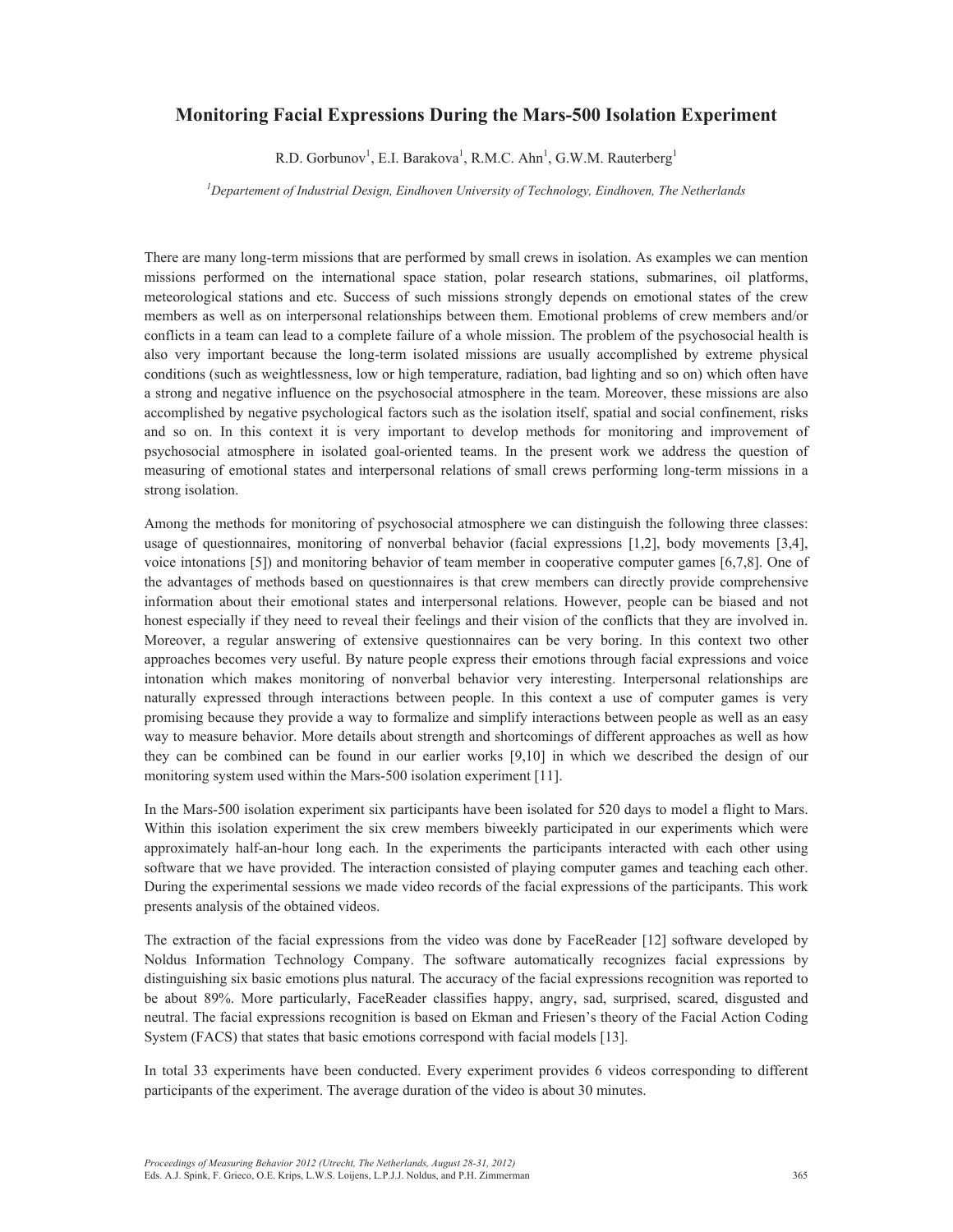To detect a long-term effect of the isolation on the emotional states of the crew members we have analyzed how different components of the facial expressions changes with time. The video data has been separated into two approximately equal parts: before the simulation of the landing on Mars and after that. The difference between the average components of the facial expression, corresponding to the two parts of the experiment, has been calculated. The statistical significance of the difference between the average values has been estimated and found to be low (ranging from 0.06 to 0.73 for different crew members).

To study the short-term effects we have studied a correlation between the facial expressions from the neighboring experiments (*i.e.* experiments separated by two weeks). To derive information about the interpersonal relations in the crew we have analyzed correlation between facial expressions of different crew members. The Pearson product-moment correlation coefficients between the components of the facial expression of different participant were found to be very low. However, the statistical significance of the values is very high. To study the relation between the facial expressions of different crew members in more detail, we have considered the joint distributions of the components of the facial expressions corresponding to two different crew members. Deviations of these distributions from the distributions of unrelated variables have been calculated and found to be statistically very significant. The relation between the emotional states of different crew members can be used as a measure of how emotionally bound two persons are. The form of the relation can be used not only do describe the strength of the bonding but also its type.

To get more information about the emotional states of the crew member within a given experiment we have analyzed not only the distribution of different facial expressions but also their time dynamics. In particular we analyzed how stable different emotional states (facial expressions are) and how frequently they changes.

To find the most condensed and complete description of the facial expressions we searched for independent degree of freedom in the components of the facial expressions. In order to get a better intuition of the emotional states of the crew member we used the FaceReader to extract a set of the most representative facial expressions. The representative expression can be used by people to interpret the emotional states of the crew members and then the real facial expression can be replaced (as an approximation) by the closest representative expression.

We have also presented general recommendations to researches and potential participants of similar experiments to help to prevent problems that we have encountered during our experiments.

## **References**

- 1. Mase, K. (1991). Recognition of facial expressions from optical flow. *IEICE Transc.* **74**, 3474-3483.
- 2. Yacoob, Y., Davis, L. (1994). Computing spatiotemporal representations of human faces. *Proceedings of Computer Vision and Pattern Recognition 1994,* 70-75.
- 3. Barakova, E., Lourens, T. (2010). Expressing and interpreting emotional movements in social games with robots. *Personal and Ubiquitous Computing* **14**, 457-467.
- 4. Lourens, T., Barakova, E. (2009). Retrieving emotion from motion analysis: In a real time parallel framework for robots. *Proceedings of 16th International Conference on Neural Information Processing,* 430-438.
- 5. Oudeyer, P. (2003). The production and recognition of emotions in speech: features and algorithms. *International Journal of Human-Computer Studies* **59**, 157-183.
- 6. Rauterberg, M., Neerincx, M., Tuyls, K., van Loon., J. (2008). Entertainment computing in the orbit. *In Proceedings of New Frontiers for Entertainment Computing* **279**, 59-70.
- 7. Hennes, D., Tuyls, K., Neerincx, M., Rauterberg, M. (2009). Micro-scale social network analysis for ultra-long space flights. *In Proceedings of the IJCAI-09/SMC-IT-09/IWPSS-09 Workshop on Artificial Intelligence in Space.*